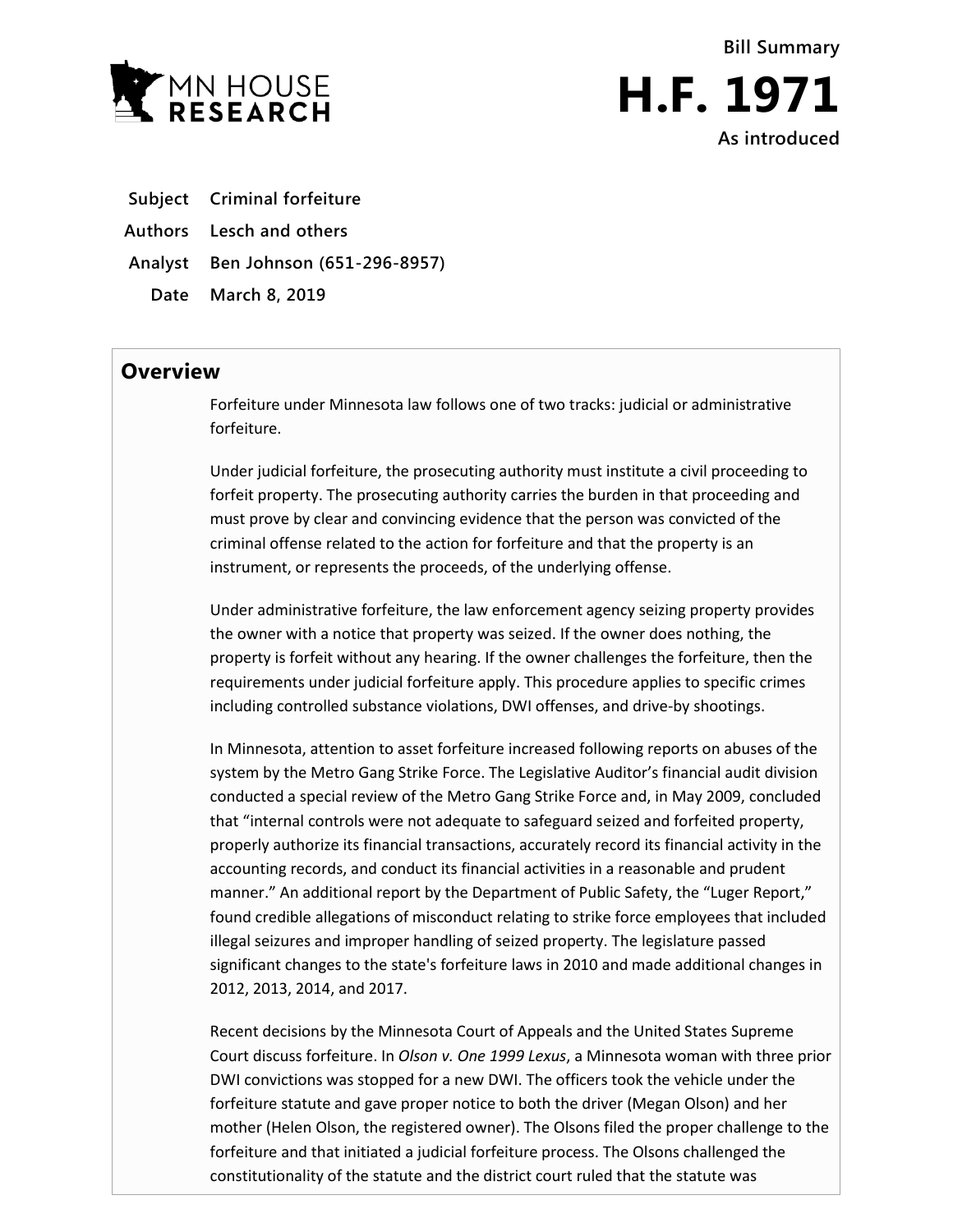unconstitutional as applied. The court of appeals upheld the district court decision. They found that the law is not unconstitutional on its face, but was unconstitutional as applied to the Olsons. That decision was based primarily on the fact that no hearing was held for about 18 months. The court noted that there were some possible ways in which the Olsons might have avoided the situation—posting a bond, a remission petition, and an innocent owner claim. However, the Olsons did not pursue those options and the court effectively determined that there is no record on which to assess whether those options would have cured the problem here. The court suggested that there should be a hearing similar to the ones identified in section [609.5312,](https://www.revisor.mn.gov/statutes/?id=609.5312) subdivisions 3, paragraph (b), and 4, paragraph (b). The Minnesota Supreme Court granted review and heard the case in October 2018. The court will likely issue a decision in the coming months.

On February 20, 2019, the United States Supreme Court issued a decision in *Timbs v. Indiana*. In *Timbs*, the defendant pled guilty to dealing heroin with a value of less than \$250. His sentence included five years of probation and a combination of fines and fees totaling \$1,203. In addition, the state sought forfeiture of a vehicle worth approximately \$42,000 which Timbs had purchased with money from a life insurance policy paid out after his father's death but used to transport heroin. The district court denied the forfeiture, concluding that the forfeiture amounted to an excessive fine. The Indiana Supreme Court reversed the decision, concluding that the excessive fines clause of the Eighth Amendment to the United States Constitution did not apply to the state. In a unanimous decision, the United States Supreme Court reversed the Indiana court, finding that the excessive fines clause does apply to the states. The United States Supreme Court did not rule on the question of whether the forfeiture was excessive in this case, but returned the case to the state courts for further proceedings on that question.

## **Article 1: Criminal Forfeiture**

Replaces the existing forfeiture rules and procedures with rules and procedures connecting forfeiture to the prosecution of the underlying criminal offense.

| Section | <b>Description</b>                                                                                                                                      |
|---------|---------------------------------------------------------------------------------------------------------------------------------------------------------|
| 1       | <b>Criminal forfeiture.</b>                                                                                                                             |
|         | Establishes definitions, limitations, and procedures for forfeiture of certain property used<br>in, or representing the proceeds of, criminal offenses. |
|         | <b>Subd. 1. Definitions.</b> Defines terms related to forfeiture used in the section<br>governing criminal forfeiture.                                  |

**Subd. 2. Purpose.** States that forfeiture is disfavored and that the purpose of the section is to deter criminal activity, confiscate certain property used in violation of the law, and protect property rights.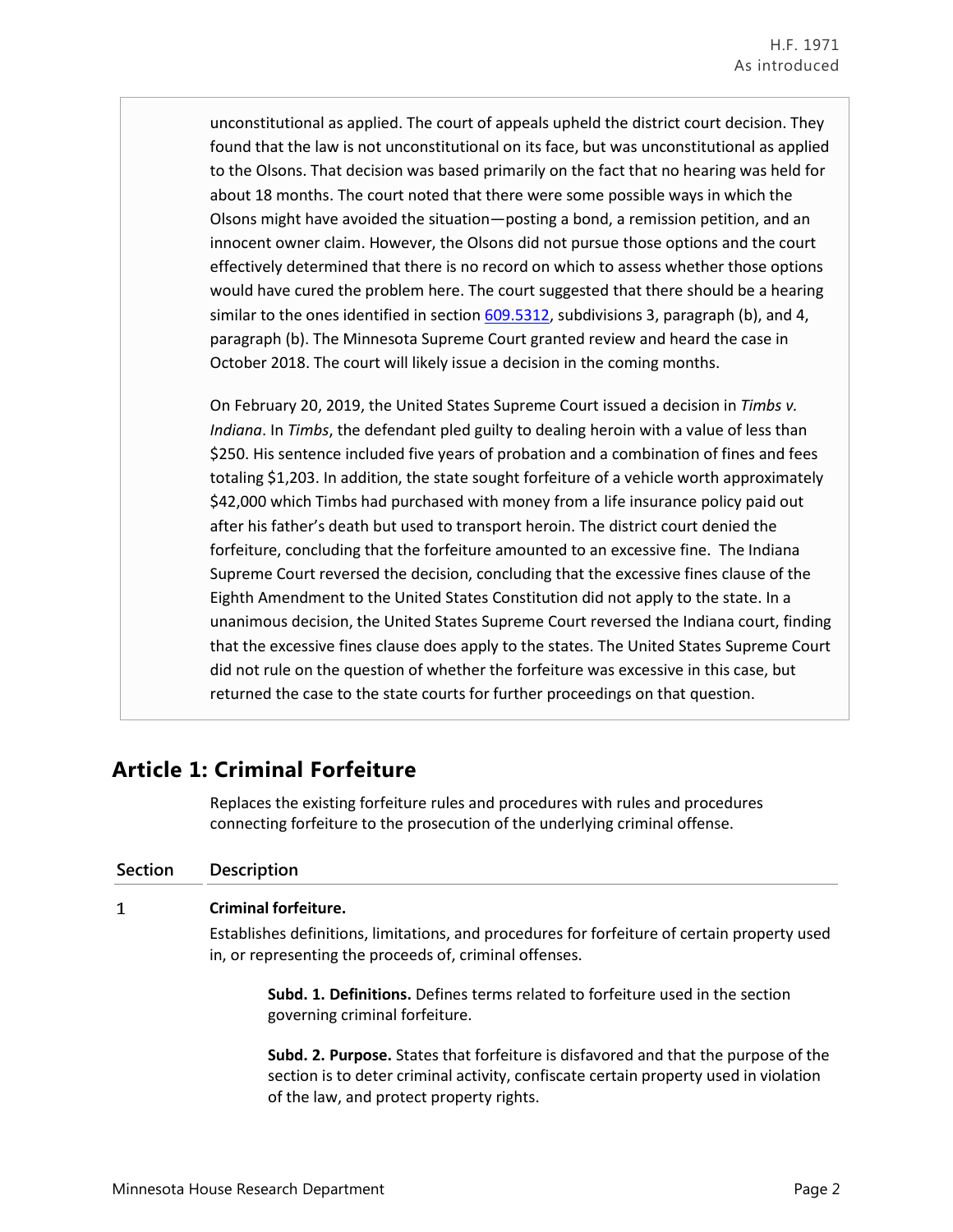**Subd. 3. Seizure of personal property with process.** Allows the state to seek, and the court to issue, an ex parte preliminary order to attach, seize, or secure personal property.

**Subd. 4. Seizure of personal property without process.** Allows personal property to be seized if it is the subject of a prior judgment in favor of the state; is incident to a lawful arrest for a designated offense and there is probable cause that the property was used in, or is the proceeds of, the offense; or there is probable cause to believe that delay will result in removal or destruction of the property and the property is connected to a felony or is dangerous to health and safety. Asserts that the mere possession of currency does not justify seizure of that currency.

**Subd. 5. Seizure or restraint of real property with process.** Requires a court order for seizing real property and requires notice before issuing that order.

**Subd. 6. Rental property.** Incorporates the existing protections for owners of rental property that appear in section 609.5317. The protections require notice to landlords, an opportunity to bring an eviction, and a defense when the tenant was not aware of the presence of a controlled substance on the property.

**Subd. 7. Exemptions.** Fully exempts the following property from seizure and forfeiture: (1) homestead real property; (2) currency totaling \$300 or less; and (3) a motor vehicle worth no more than \$2,500 in market value unless the vehicle was used in a drive-by shooting. Permits local jurisdictions to establish alternative exemptions with a minimum dollar amount that exceeds that set by statute.

**Subd. 8. Contraband.** Establishes that no property right exists in contraband.

**Subd. 9. Waiver prohibited.** Prohibits an appropriate agency, as defined in subdivision 1, from asking or requiring a person to sign a waiver of the person's interest in property. Permits waivers signed at the behest of a prosecutor in the litigation of the forfeiture case.

**Subd. 10. Receipt.** Requires an appropriate agency to provide a receipt when property is seized.

**Subd. 11. Criminal forfeiture; property subject to forfeiture.** Provides that property is subject to forfeiture when a person is convicted of a designated offense and either: (1) the property constitutes, or was derived directly from, proceeds of the underlying offense for which the person is convicted; or (2) the property was used in any manner to commit, or facilitate the commission of, the offense.

**Subd. 12. Conviction required; standard of proof.** States that there shall be no civil asset forfeiture under the criminal law chapter. Permits property to be forfeited if (1) the offense is a designated offense, (2) the offense is established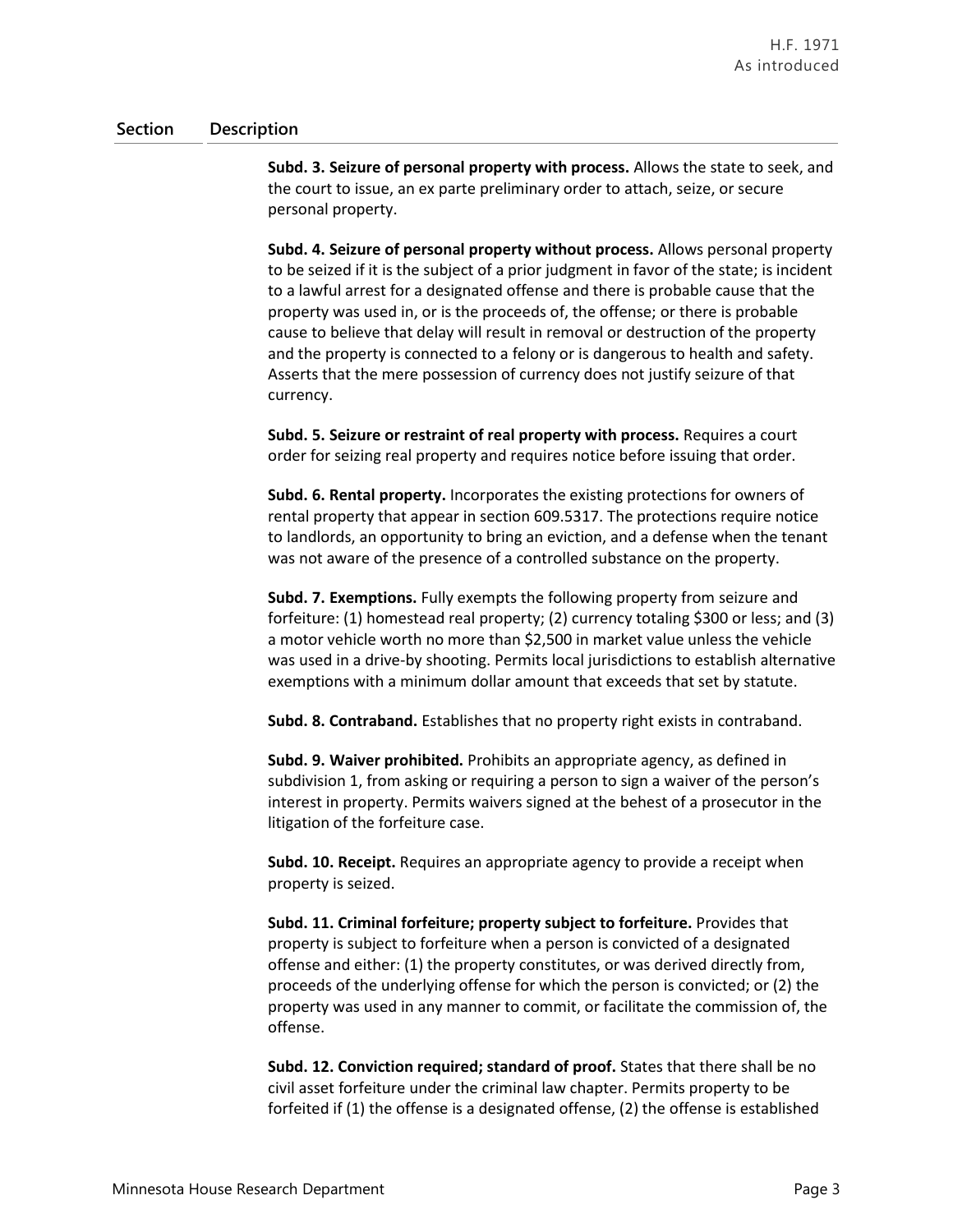by proof of a criminal conviction, and (3) the state proves by clear and convincing evidence that the property is subject to forfeiture pursuant to subdivision 11. Permits property to be forfeited by plea agreement unless any other person asserted a right to the property under this new section of law. Provides for waiver of the conviction requirement in some situations. Permits the sale of certain property, and certain seized currency, to be credited to the general fund.

**Subd. 13. Forfeiture indictment.** Permits the state to seek forfeiture through an indictment or information that includes a criminal charge and a charge for which forfeiture may be ordered. Permits the court to enter an order, effective for up to 90 days, restraining property. Requires notice to persons known to have an interest in the property who are not named in the indictment or information.

**Subd. 14. Forfeiture complaint; service of process.** Requires the prosecutor to file a criminal complaint in any case in which the prosecutor intends to seek forfeiture. The complaint must include the criminal charge, a description of the property subject to seizure, and basis for the seizure. Requires return of property if notice is not properly served to all persons appearing to have an interest in the property. Asserts that failure to file a forfeiture complaint does not invalidate the prosecution of the underlying criminal offense. Requires the prosecuting authority to send notice to the registered owner of a seized vehicle and any other individual known to have an interest in any property subject to forfeiture who is not charged with a crime in the complaint. Describes what must be maintained in the notice.

**Subd. 15. Title.** Provides that title to the property subject to forfeiture vests with the state when the court issues a forfeiture judgment.

**Subd. 16. Defendant's pretrial replevin hearing.** Creates a right to a pretrial hearing to determine the validity of the seizure. Requires the court to hold the hearing when the court enters a plea or within 14 days of the person's first appearance in court. Allows either party to move for an extension. Requires the court to issue a writ of replevin, returning the property, if: (1) it is likely the final judgment will require the court to return the property; (2) the property is not reasonably required to be held for evidentiary reasons; or (3) the property is the only reasonable means for the defendant to pay for legal representation and minimum living expenses unless the prosecuting authority shows by clear and convincing evidence that the property is the instrument or proceeds of an offense for which the defendant is charged. Permits the court to order the return of sufficient funds to pay for counsel of choice.

**Subd. 17. Discovery.** Provides that the Rules of Criminal Procedure govern discovery.

**Subd. 18. Venue; trial proceedings.** States that the court with jurisdiction over the related criminal matter has jurisdiction over the forfeiture proceeding. Requires litigation of forfeiture to follow a criminal trial, if any. Requires that the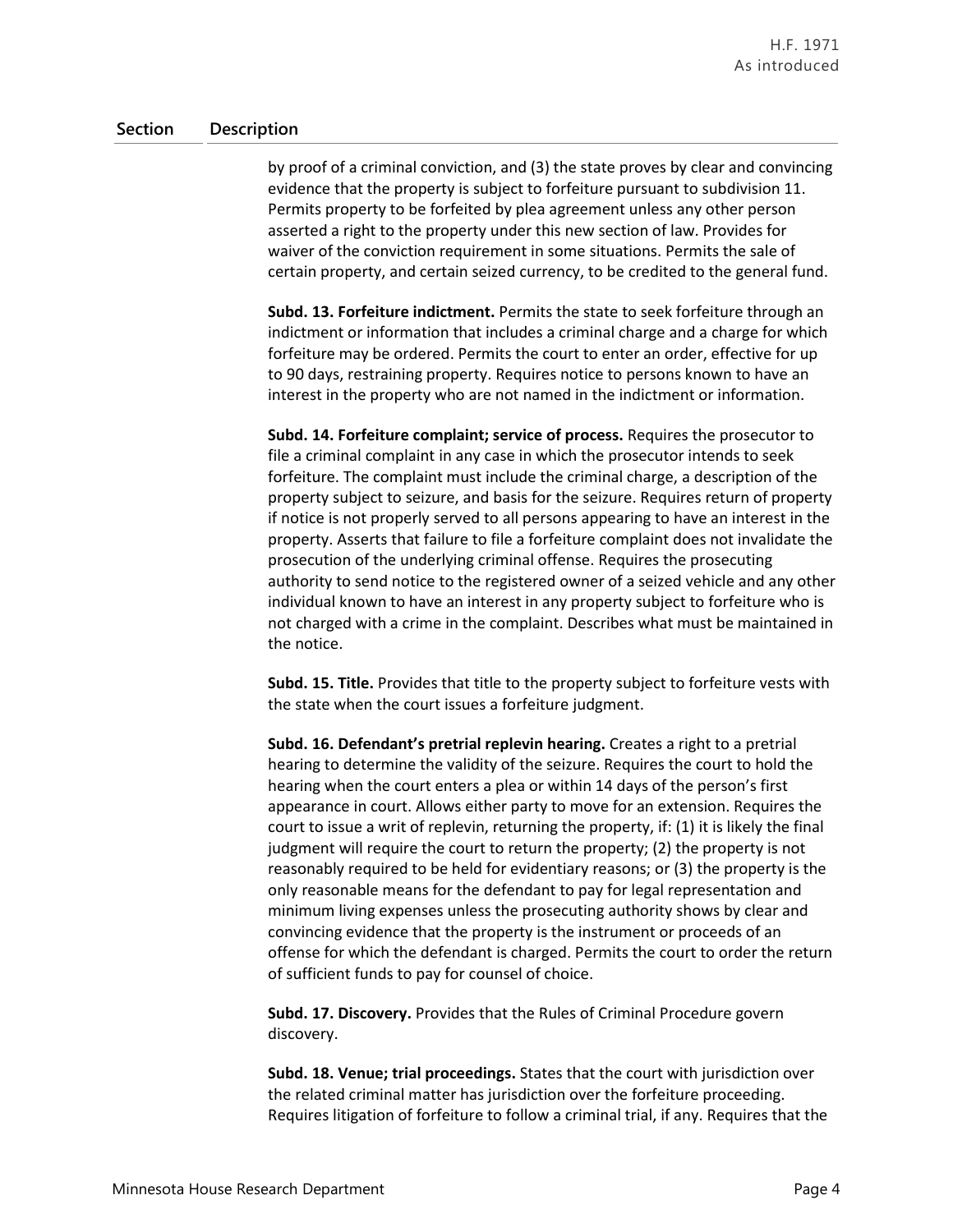forfeiture trial be to a court unless the value of the property exceeds \$10,000. States that the rules of evidence or technical or formal rules of pleading do not apply in a trial to the court. Permits the public defender to elect to represent the individual in the forfeiture hearing.

**Subd. 19. Proportionality hearing.** Creates a proportionality hearing which can be held as part of a replevin hearing or forfeiture trial. Permits the defendant to petition the court to determine whether the forfeiture is unconstitutionally excessive. Establishes that the defendant has the burden of proving to the court, by preponderance of the evidence, that the forfeiture is disproportional to the seriousness of the offense. Permits the court to determine factors relating to the seriousness of the crime and the defendant's culpability, and also the impact the forfeiture will have on the defendant and any members of the defendant's family. Prohibits the court from considering the value to the state.

**Subd. 20. Secured interest.** States that property encumbered by a bona fide security interest is not subject to forfeiture. Provides for a hearing when there is dispute about a security interest.

**Subd. 21. Innocent owner.** Creates an innocent owner hearing. Permits an individual asserting an ownership interest to file a statement of interest in ownership. Requires the court, to the extent possible, to hold a hearing within 30 days. The petitioner must prove by clear and convincing evidence that the person has an ownership interest in the property. If the petitioner meets that burden, the state must prove by clear and convincing evidence that the petitioner had actual knowledge of the underlying crime, or was not a bona fide purchaser after the offense took place. Further provides that the statement of interest cannot be used in the underlying criminal matter, but permits the petitioner to testify on behalf of either party in the underlying criminal case. Permits the defendant to be called to testify in the innocent owner hearing, but further permits that person to assert the right to remain silent subject to an adverse inference in the innocent owner proceeding.

**Subd. 22. Judgment.** Requires the court to enter judgement for a claimant or the state following the appropriate hearings. Permits the court to enter judgment pursuant to a plea agreement.

**Subd. 23. Substitution of assets.** Permits the substitution of property if property subject to forfeiture is unreachable when the state proves by a preponderance that the defendant intentionally took action to put the property beyond the reach of the state.

**Subd. 24. No additional remedies.** Prohibits the state from seeking personal money judgments or other remedies related to the forfeiture of property not provided in this new section of law.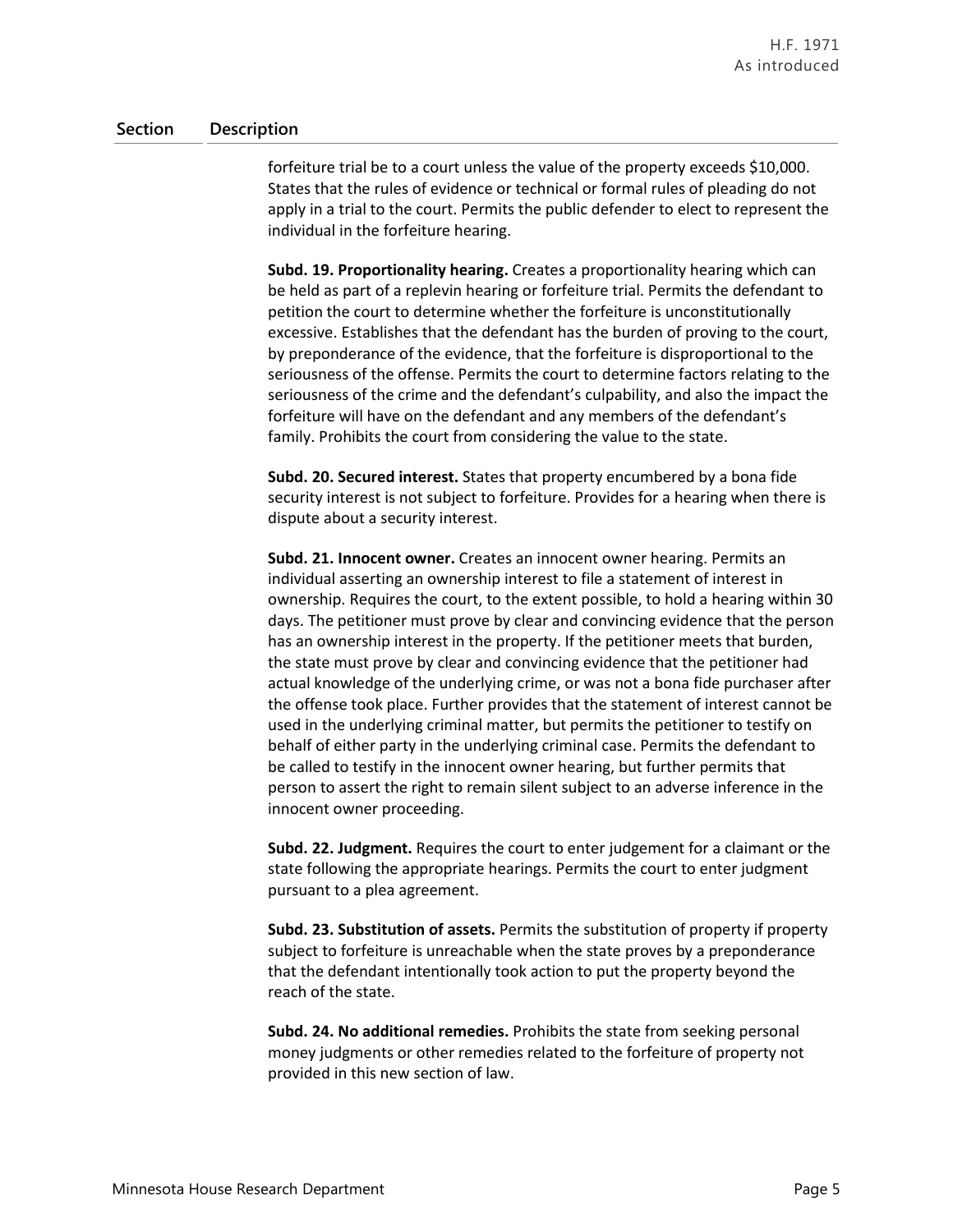**Subd. 25. No joint and several liability.** Establishes that a defendant is not jointly and severally liable for forfeiture awards owed by other defendants. Permits the court to order each defendant to forfeit property on a pro rata basis when ownership is unclear.

**Subd. 26. Appeal.** Permits a party to forfeiture, other than the defendant, to file an interlocutory appeal regarding the court's decision regarding seizure or forfeiture. Permits the defendant to appeal the court's decision following a final disposition in district court.

**Subd. 27. Attorney fees.** Makes the seizing agency liable for attorney fees, postjudgment interest, and any interest the state received from the date of seizure if the property owner's claims prevail by recovering at least half the value of the property.

**Subd. 28. Return of property; damages; costs.** Requires return of property within five days of entry of judgment in favor of an owner. Exempts the owner from any charges for storage of the property. Makes the storing agency responsible for any damages to the property.

**Subd. 29. Disposition of property and proceeds.** Permits contraband to be destroyed. Requires proceeds from the sale of forfeited property to be used to pay any outstanding liens, the victim, and reasonable costs related to the seizure. Remaining funds must be credited equally to the Office of Justice Programs, the commissioner of public safety for distribution to crime victim services organizations that provide services to sexually exploited youth, the Minnesota Board of Public Defense, and the general fund.

**Subd. 30. Prohibition on retaining property; sale restrictions.** Prohibits an appropriate agency from retaining forfeited or abandoned property for its own use, and further prohibits selling the property to employees, relatives of employees, or other appropriate agencies or any other law enforcement agency.

**Subd. 31. Prohibition of federal adoption.** Prohibits participation in the federal adoption program.

**Subd. 32. Limit on receiving forfeiture proceeds from joint task forces.** Requires forfeiture of property with a value of \$50,000 or less to follow state law. Prohibits the agency in this state from accepting payment from the federal government if property with a value of \$50,000 or less are forfeit under federal law. Clarifies that the limitations are not intended to limit participation in joint task forces or the right to seize appropriate property.

**Subd. 33. Preemption.** Expressly preempts any other laws in the state that regulate the forfeiture of property in crimes related to controlled substances and driving while impaired.